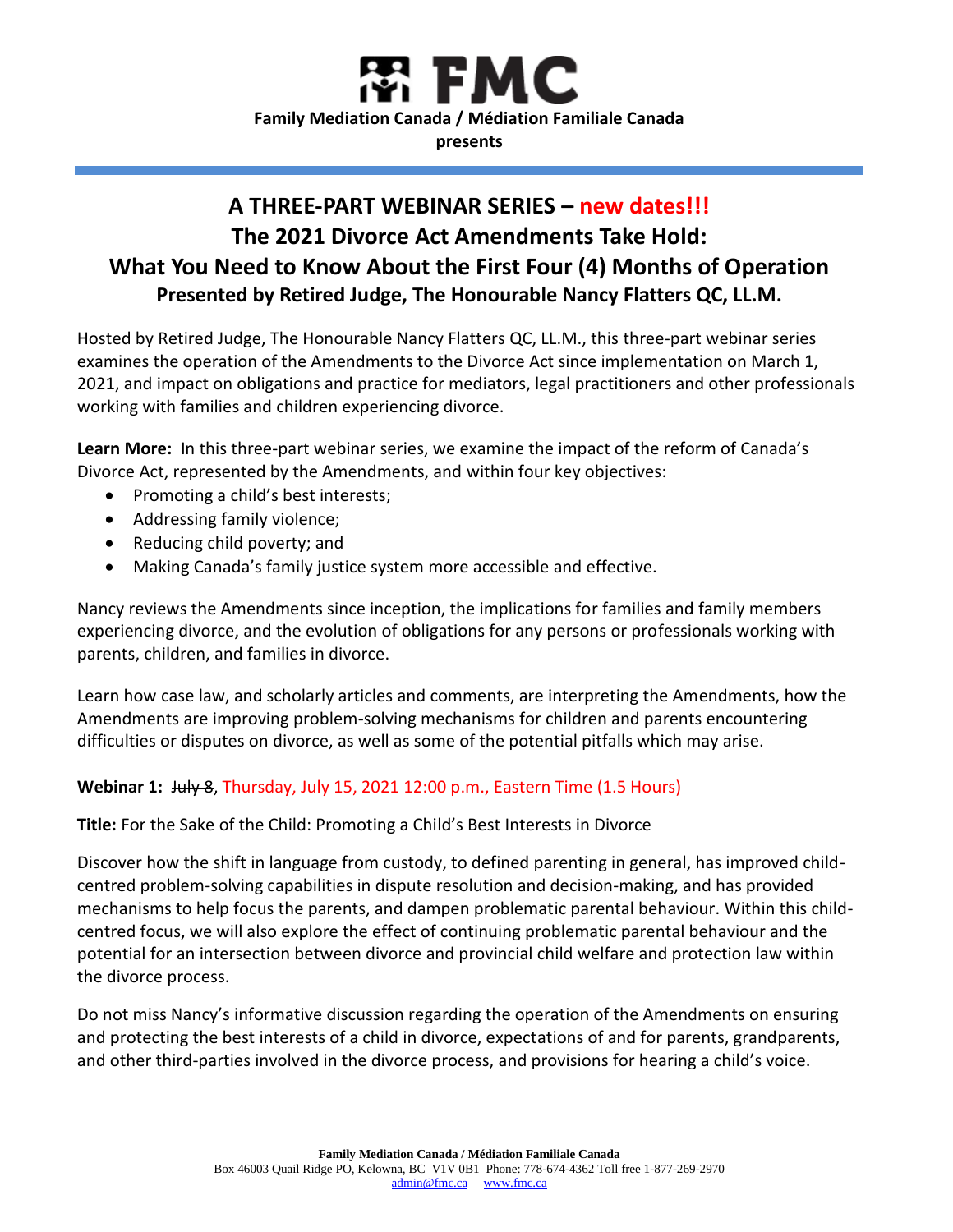# **Webinar 2:** July 15, Thursday, July 29, 2021, 12:00 p.m., Eastern Time (1.5 Hours)

#### **Title:** Family Violence: Effects on a Child's Well-being in Divorce

As per the Amendments, divorce settlement discussions and decision-making must now consider the effects of exposure to family violence on the well-being of a child. In this important second webinar, Nancy discusses:

- The impact of including family violence into divorce process;
- Objective criteria for evaluating family violence;
- Safety factors, amongst others:
	- o screening a party/parties for family violence;
	- o provisions to account for the seriousness of the family violence;
	- o the operation of provincial family violence statutes in divorce; and
	- o practice implications.
- An introduction to the effects of family violence on a child, a child's experience, and development.

## **Webinar 3:** July 29, Thursday, August 5, 2021, 12:00 p.m., Eastern Time (1.5 Hours)

**Title:** The Intersection of Early Childhood Brain and Biological Development (EBBD), Reducing a Child's Poverty Potential, and Access to Justice for Children and Families in Divorce

This powerful webinar further discusses the effects of divorce on early childhood (0-5) brain and biological development (EBBD), the effect of delayed divorce proceedings on a child, together with a child's poverty potential due to the economic consequences of divorce. With the possibility of significant negative consequences for a child, we also look at how the Amendments work to increase access to justice, and the increased importance of efficient, effective, expeditious, responsive, and understandable problem-solving mechanisms within the divorce process, for the sake of both parents and children.

#### **Presenter: The Honourable Nancy Flatters, QC, LL.B., LL.M. (spec.: Dispute Resolution), Retired Judge**



Prior to attending Queen's University Law School (1978-81), Nancy was the second Director of Kingston Interval House (1976-78), a shelter from domestic violence for women and their children. On graduating in law and articling, Nancy practiced Civil, Family, Child Welfare, Adult/Youth Criminal Law (1982-1996), adding Mediation (1984), ADR Training Programs (1985), and Judicial Settlement (Spring 1996). From 1988-1991, she left private practice to take a position as a Mediator in the Calgary Family Court's Mediation and Court Intake Program until July 1991 when she joined the University of Calgary's Faculty of Law as Practitioner-in-Residence (July-December 1991) to teach each of Family and Children's Law as well as to design and teach the Faculty's first course in ADR. On return to private practice, she continued with the ADR block week Faculty team-teaching she had started in 1988 (to 2008). In July 1996, Nancy was appointed as a Judge of the Provincial Court of Alberta and sat in Calgary Family and Youth Court.

In mid-1998, to increase access to problem-solving justice, she designed and implemented the Judicial Dispute Resolution & Settlement Conferencing Project in Family/Child Welfare matters for her Court. Since retiring from the Court in 2015, she practices as a High Conflict Impartial Evaluative Mediator, a Parenting Arbitrator, a Trainer providing diverse programs, and a Mentor for new mediators. Nancy has a long history of voluntary service, including: President of each of the Alberta Family Mediation Society, Family Mediation Canada and